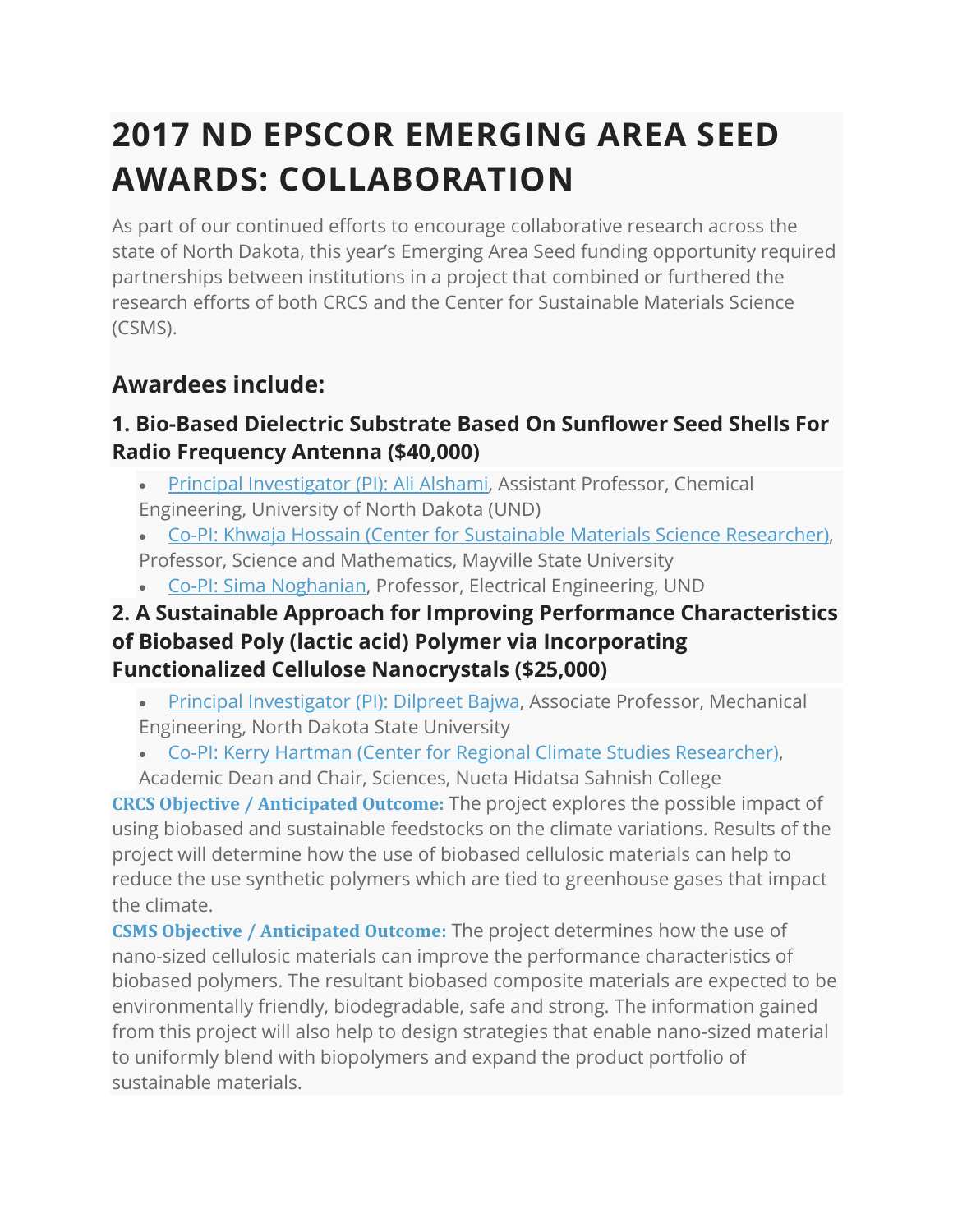**CRCS/CSMS Anticipated Output:** The project output will be a conference presentation, peer reviewed publication or an external grant proposal.

#### **3. Collaborative Sustainable Materials Research Program in the University of North Dakota (\$40,190)**

- Principal [Investigator](https://engineering.und.edu/mechanical/faculty/surojit-gupta-info.cfm) (PI): Surojit Gupta, Assistant Professor, Mechanical Engineering, University of North Dakota (UND)
- Co-PI: Khwaja Hossain (Center for Sustainable Materials Science [Researcher\),](http://csms-ndsu.org/research/#toggle-id-6) Professor, Science and Mathematics, Mayville State University
- [Co-PI:](https://engineering.und.edu/chemical/faculty/yun-ji.cfm) Yun Li, Assistant Professor, Chemical Engineering, UND

# **4. Fate of Biobased Materials in Aquatic Environments: Impact on Physical, Chemical, and Biological Characteristics of Receiving Waters (\$25,000)**

• Principal [Investigator](https://www.ndsu.edu/ce/faculty/Eakalak_Khan/) (PI): Eakalak Khan, Professor Civil Engineering and Director of the NDSU Environmental & Conservation Science Program, North Dakota State University

• Co-PI: Andre DeLorme (Center for Regional Climate Studies [Researcher\),](http://und-crcs.org/research-team/#toggle-id-9)

Professor and Chair, Department of Science, Valley City State University

**CRCS Objective / Anticipated Outcome:** The project explores possible impact of climate changes on the quality of feedstocks and in turn the characteristics of biobased materials. Results of the project will determine whether there is a linkage between climate variations and fate of biobased materials in surface waters. **CSMS Objective / Anticipated Outcome:** The project determines the fate of biobased materials in surface waters focusing on potential impact such as solubility, toxicity, and harmful product precursors. Knowledge gained from the project will expand on the benefits of biobased materials or will unveil their environmental drawbacks. **CRCS/CSMS Anticipated Output:** The project output will be a peer reviewed publication or an external grant proposal.

## **5. Novel Energy/Resource-Efficient Building Material Derived from Rapidly Renewable Materials (\$25,000)**

- Principal [Investigator](https://www.ndsu.edu/me/faculty.php) (PI): Long Jiang, Associate Professor, Mechanical Engineering, North Dakota State University
- Co-PI: Mafany Mongoh (Center for Sustainable Materials Science [Researcher\),](http://csms-ndsu.org/research/#toggle-id-8)
- Instructor, Agriculture/Science, Sitting Bull College

**CRCS Objective and Outcome:** This project links climate change induced variations in crop availability and suitability to the production of an agricultural residual based